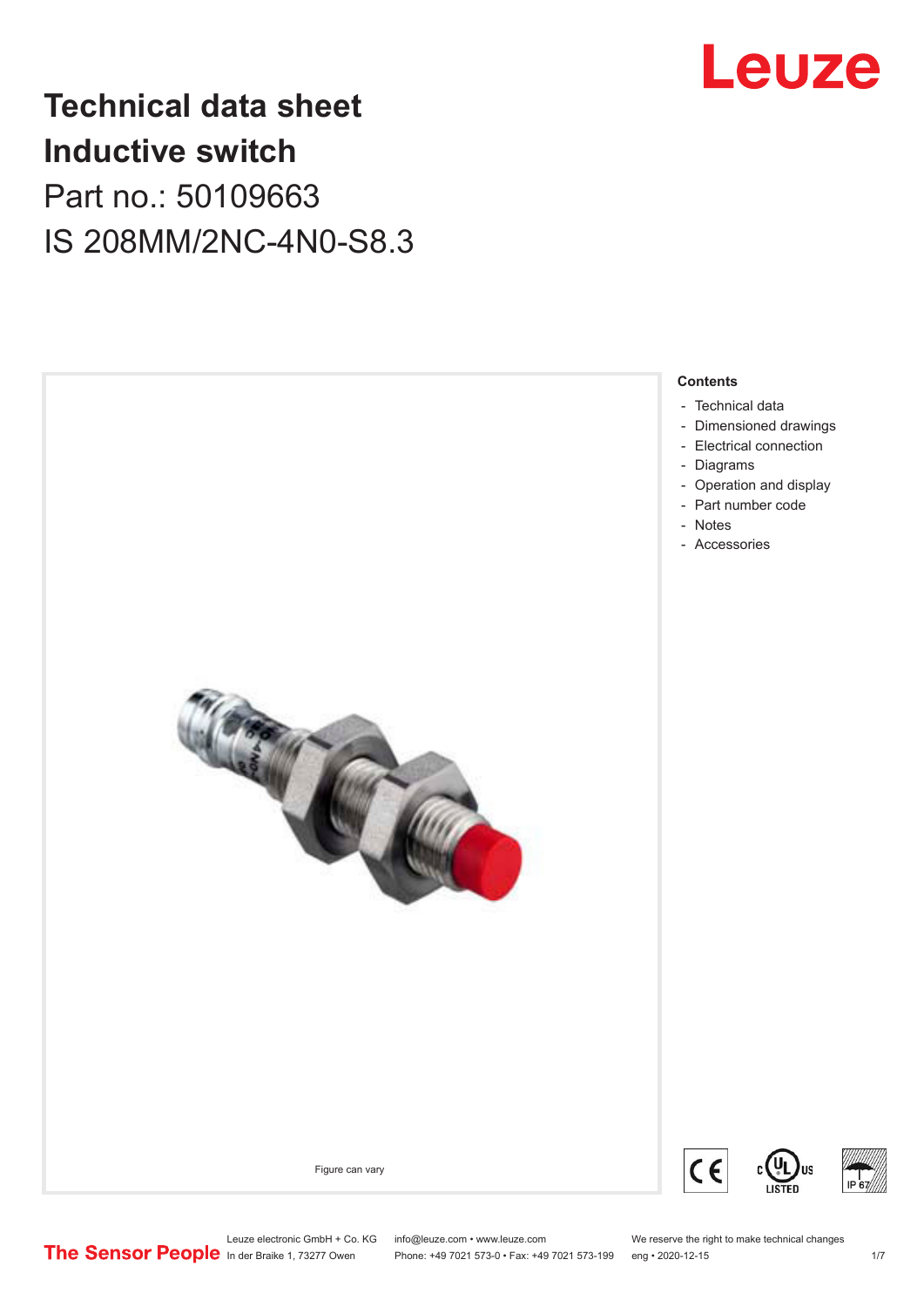### <span id="page-1-0"></span>**Technical data**

## Leuze

| <b>Basic data</b>                              |                                                                                           |
|------------------------------------------------|-------------------------------------------------------------------------------------------|
| Series                                         | 208                                                                                       |
| Typ. operating range limit S <sub>n</sub>      | 4 mm                                                                                      |
| <b>Operating range S</b> <sub>a</sub>          | $03.2$ mm                                                                                 |
| <b>Characteristic parameters</b>               |                                                                                           |
| <b>MTTF</b>                                    | 900 years                                                                                 |
| <b>Electrical data</b>                         |                                                                                           |
| <b>Protective circuit</b>                      | Inductive protection                                                                      |
|                                                | Polarity reversal protection                                                              |
|                                                | Short circuit protected                                                                   |
| Performance data                               |                                                                                           |
| Supply voltage U <sub>B</sub>                  | 10  30 V, DC                                                                              |
| <b>Residual ripple</b>                         | 0  20 %, From U <sub>B</sub>                                                              |
| <b>Open-circuit current</b>                    | $010$ mA                                                                                  |
| Temperature drift, max. (in % of S,)           | 10 %, Over the entire operating<br>temperature range                                      |
| Repeatability, max. (in % of S.)               | 5 %, For $U_R$ = 20  30 V DC, ambient<br>temperature $T_a = 23 \degree C \pm 5 \degree C$ |
| <b>Switching hysteresis</b>                    | 20 %                                                                                      |
| Outputs                                        |                                                                                           |
| Number of digital switching outputs 1 Piece(s) |                                                                                           |
| <b>Switching outputs</b>                       |                                                                                           |
| <b>Voltage type</b>                            | DC                                                                                        |
| Switching current, max.                        | 200 mA                                                                                    |
| Residual current, max.                         | 0.1 mA                                                                                    |
| Voltage drop                                   | $\leq 2$ V                                                                                |
| Switching output 1                             |                                                                                           |
| <b>Switching element</b>                       | Transistor, NPN                                                                           |
| <b>Switching principle</b>                     | NC (normally closed)                                                                      |
|                                                |                                                                                           |
| <b>Timing</b>                                  |                                                                                           |
| <b>Switching frequency</b>                     | 3,500 Hz                                                                                  |
| <b>Readiness delay</b>                         | 80 ms                                                                                     |
| <b>Connection</b>                              |                                                                                           |
| <b>Number of connections</b>                   | 1 Piece(s)                                                                                |
| <b>Connection 1</b>                            |                                                                                           |
| <b>Function</b>                                | Signal OUT                                                                                |
|                                                | Voltage supply                                                                            |
| <b>Type of connection</b>                      | Connector                                                                                 |
| <b>Thread size</b>                             | M <sub>8</sub>                                                                            |
| Type                                           | Male                                                                                      |
| <b>Material</b>                                | Stainless steel                                                                           |

#### **Mechanical data Design** Cylindrical **Thread size** M8 x 1 mm **Dimension (Ø x L)** 8 mm x 45 mm **Type of installation** Non-embedded **Housing material** Stainless steel **Stainless steel housing** V2A **Sensing face material** Plastic, Polybutylene (PBT) **Net weight** 12 g **Housing color** Red, RAL 3000 Silver **Type of fastening** Mounting thread Via optional mounting device **Standard measuring plate** 12 x 12 mm<sup>2</sup>, Fe360 **Operation and display Type of display** LED **Number of LEDs** 1 Piece(s) **Environmental data** Ambient temperature, operation -25 ... 70 °C **Ambient temperature, storage** -25 ... 70 °C **Certifications Degree of protection** IP 67 **Protection class** III **Certifications** c UL US **Test procedure for EMC in accordance**  IEC 61000-4-2 **with standard** IEC 61000-4-3 IEC 61000-4-4 Standards applied<br>
IEC 60947-5-2 **Correction factors Aluminum** 0.45 **Stainless steel** 0.75 **Copper** 0.4 **Brass** 0.5 **Fe360 steel** 1 **Classification Customs tariff number** 85365019 **eCl@ss 5.1.4** 27270101 **eCl@ss 8.0** 27270101 **eCl@ss 9.0** 27270101 **eCl@ss 10.0** 27270101 **eCl@ss 11.0** 27270101 **ETIM 5.0** EC002714 **ETIM 6.0** EC002714

**No. of pins** 3 -pin **Encoding** A-coded **ETIM 7.0** EC002714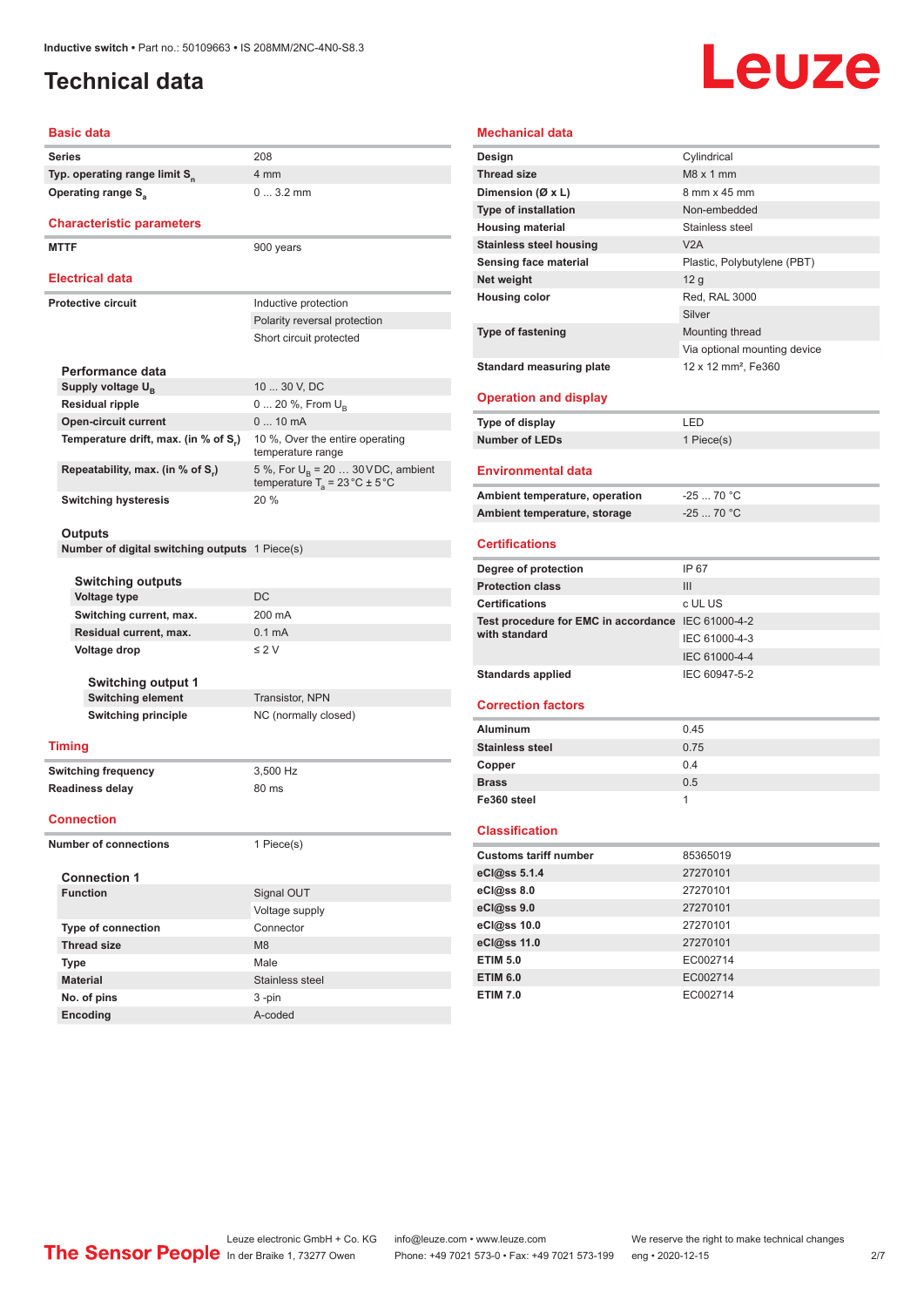<span id="page-2-0"></span>**Inductive switch •** Part no.: 50109663 **•** IS 208MM/2NC-4N0-S8.3

### **Dimensioned drawings**

All dimensions in millimeters





### **Electrical connection**

**Connection 1**

| <b>Function</b>           | Signal OUT      |
|---------------------------|-----------------|
|                           | Voltage supply  |
| <b>Type of connection</b> | Connector       |
| <b>Thread size</b>        | M <sub>8</sub>  |
| <b>Type</b>               | Male            |
| <b>Material</b>           | Stainless steel |
| No. of pins               | $3 - pin$       |
| Encoding                  | A-coded         |

#### **Pin Pin assignment**

|                               |            | $\overline{\phantom{a}}$ |
|-------------------------------|------------|--------------------------|
| ຳ<br>$\overline{\phantom{a}}$ | GND        |                          |
| 4                             | ---<br>___ |                          |



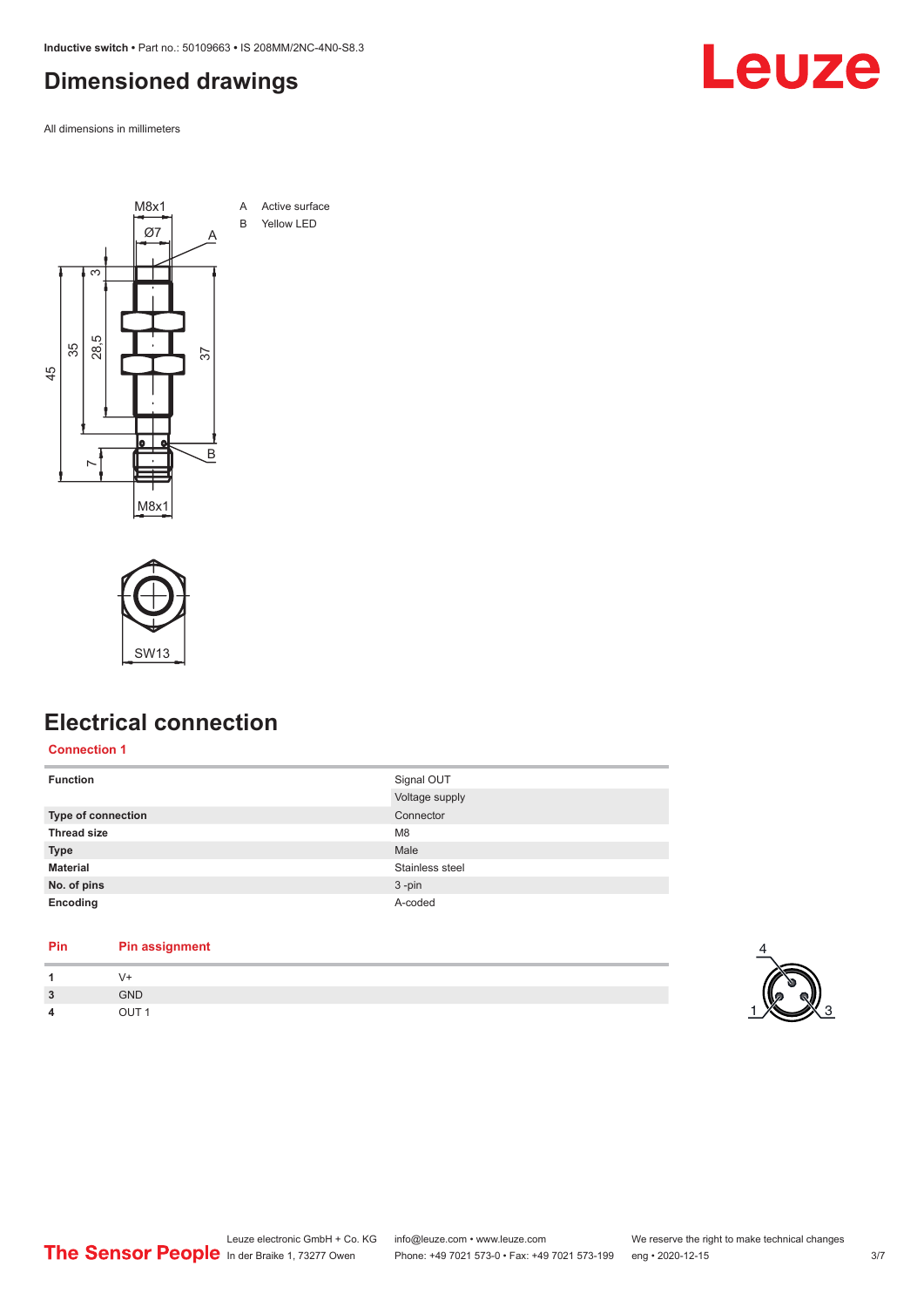### <span id="page-3-0"></span>**Diagrams**

## Leuze

### Non-embedded installation



### Types with  $S_n = 4.0$  mm



- a Inductive switch
- b Standard measuring plate

# $> 3S_1$

ರ

 $\sigma$ 

### **Operation and display**

| LED | <b>Display</b> | Meaning |
|-----|----------------|---------|
|     |                |         |

**1** Yellow, continuous light Switching state Switching output/switching state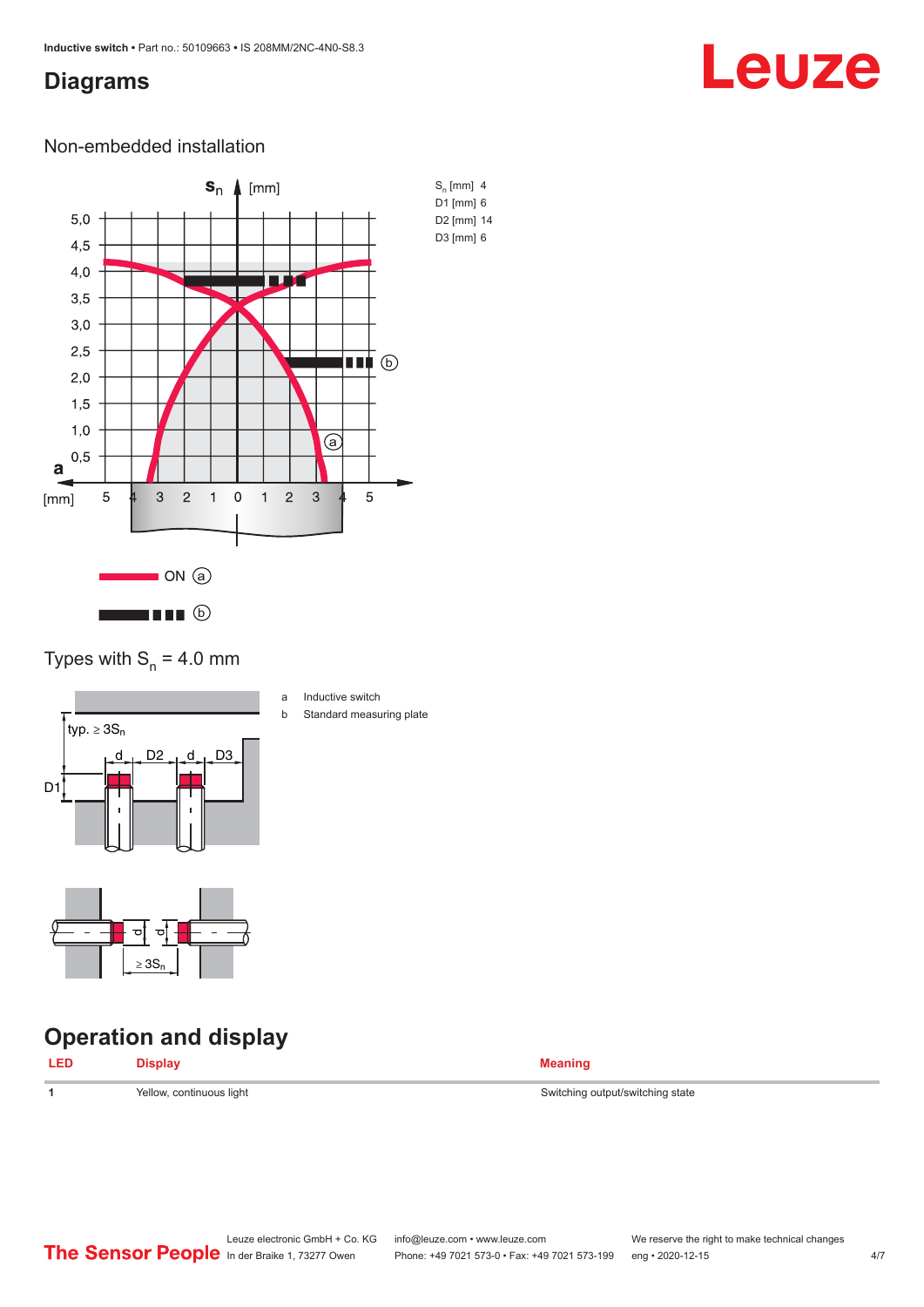### <span id="page-4-0"></span>**Part number code**

Part designation: **ISX YYY ZZ/AAA.BB-CCC-DDD-DDD**



| <b>ISX</b> | Operating principle / construction<br>IS: inductive switch, standard design<br>ISS: inductive switch, short construction                                                                                                                                                                                                                                                                                                                                                                                                                                                                                                                                                                                                                                                                                                                                                                                                                                                                                                                                                                                                                                                                                                                                                                                                                                                                                                                                                                          |
|------------|---------------------------------------------------------------------------------------------------------------------------------------------------------------------------------------------------------------------------------------------------------------------------------------------------------------------------------------------------------------------------------------------------------------------------------------------------------------------------------------------------------------------------------------------------------------------------------------------------------------------------------------------------------------------------------------------------------------------------------------------------------------------------------------------------------------------------------------------------------------------------------------------------------------------------------------------------------------------------------------------------------------------------------------------------------------------------------------------------------------------------------------------------------------------------------------------------------------------------------------------------------------------------------------------------------------------------------------------------------------------------------------------------------------------------------------------------------------------------------------------------|
| <b>YYY</b> | <b>Series</b><br>203: series with Ø 3 mm<br>204: series with $\varnothing$ 4 mm<br>205: series with M5 x 0.5 external thread<br>206: series with $\varnothing$ 6.5 mm<br>208: series with M8 x 1 external thread<br>212: series with M12 x 1 external thread<br>218: series with M18 x 1 external thread<br>230: series with M30 x 1.5 external thread<br>240: series in cubic design<br>244: series in cubic design<br>255: series with 5 x 5 mm <sup>2</sup> cross section<br>288: series with 8 x 8 mm <sup>2</sup> cross section                                                                                                                                                                                                                                                                                                                                                                                                                                                                                                                                                                                                                                                                                                                                                                                                                                                                                                                                                              |
| ZZ         | Housing / thread<br>MM: metal housing (active surface: plastic) / metric thread<br>FM: full-metal housing (active surface: stainless steel AISI 316L) / metric thread<br>MP: metal housing (active surface: plastic) / smooth (without thread)                                                                                                                                                                                                                                                                                                                                                                                                                                                                                                                                                                                                                                                                                                                                                                                                                                                                                                                                                                                                                                                                                                                                                                                                                                                    |
| <b>AAA</b> | Output current / supply<br>4NO: PNP transistor, NO contact<br>4NC: PNP transistor, NC contact<br>2NO: NPN transistor, NO contact<br>2NC: NPN transistor, NC contact<br>1NO: relay, NO contact / AC/DC<br>1NC: relay, NC contact / AC/DC<br>44: 2 PNP transistor switching outputs, antivalent (NO + NC)<br>22: 2 NPN transistor switching outputs, antivalent (NO + NC)                                                                                                                                                                                                                                                                                                                                                                                                                                                                                                                                                                                                                                                                                                                                                                                                                                                                                                                                                                                                                                                                                                                           |
| BB         | <b>Special equipment</b><br>n/a: no special equipment<br>5F: food version<br>5: housing material V2A (1.4305, AISI 303)                                                                                                                                                                                                                                                                                                                                                                                                                                                                                                                                                                                                                                                                                                                                                                                                                                                                                                                                                                                                                                                                                                                                                                                                                                                                                                                                                                           |
| <b>CCC</b> | Measurement range / type of installation<br>1E0: typ. range limit 1.0 mm / embedded installation<br>1E5: typ. range limit 1.5 mm / embedded installation<br>2E0: typ. range limit 2.0 mm / embedded installation<br>3E0: typ. range limit 3.0 mm / embedded installation<br>4E0: typ. range limit 4.0 mm / embedded installation<br>5E0: typ. range limit 5.0 mm / embedded installation<br>6E0: typ. range limit 6.0 mm / embedded installation<br>8E0: typ. range limit 8.0 mm / embedded installation<br>10E: typ. range limit 10.0 mm / embedded installation<br>12E: typ. range limit 12.0 mm / embedded installation<br>15E: typ. range limit 15.0 mm / embedded installation<br>20E: typ. range limit 20.0 mm / embedded installation<br>22E: typ. range limit 22.0 mm / embedded installation<br>2N5: typ. range limit 2.5 mm / non-embedded installation<br>4N0: typ. range limit 4.0 mm / non-embedded installation<br>8N0: typ. range limit 8.0 mm / non-embedded installation<br>10N: typ. range limit 10.0 mm / non-embedded installation<br>12N: typ. range limit 12.0 mm / non-embedded installation<br>14N: typ. range limit 14.0 mm / non-embedded installation<br>15N: typ. range limit 15.0 mm / non-embedded installation<br>20N: typ. range limit 20.0 mm / non-embedded installation<br>22N: typ. range limit 22.0 mm / non-embedded installation<br>25N: typ. range limit 25.0 mm / non-embedded installation<br>40N: typ. range limit 40.0 mm / non-embedded installation |
| <b>DDD</b> | <b>Electrical connection</b><br>n/a: cable, standard length 2000 mm<br>S12: M12 connector, 4-pin, axial<br>200-S12: cable, length 200 mm with M12 connector, 4-pin, axial<br>200-S8.3: cable, length 200 mm with M8 connector, 3-pin, axial<br>S8.3: M8 connector, 3-pin, axial<br>005-S8.3: cable, length 500 mm with M8 connector, 3-pin, axial<br>050: cable, standard length 5000 mm, 3-wire                                                                                                                                                                                                                                                                                                                                                                                                                                                                                                                                                                                                                                                                                                                                                                                                                                                                                                                                                                                                                                                                                                  |

**Note**

 $\%$  A list with all available device types can be found on the Leuze website at www.leuze.com.

Leuze electronic GmbH + Co. KG info@leuze.com • www.leuze.com We reserve the right to make technical changes In der Braike 1, 73277 Owen Phone: +49 7021 573-0 • Fax: +49 7021 573-199 eng • 2020-12-15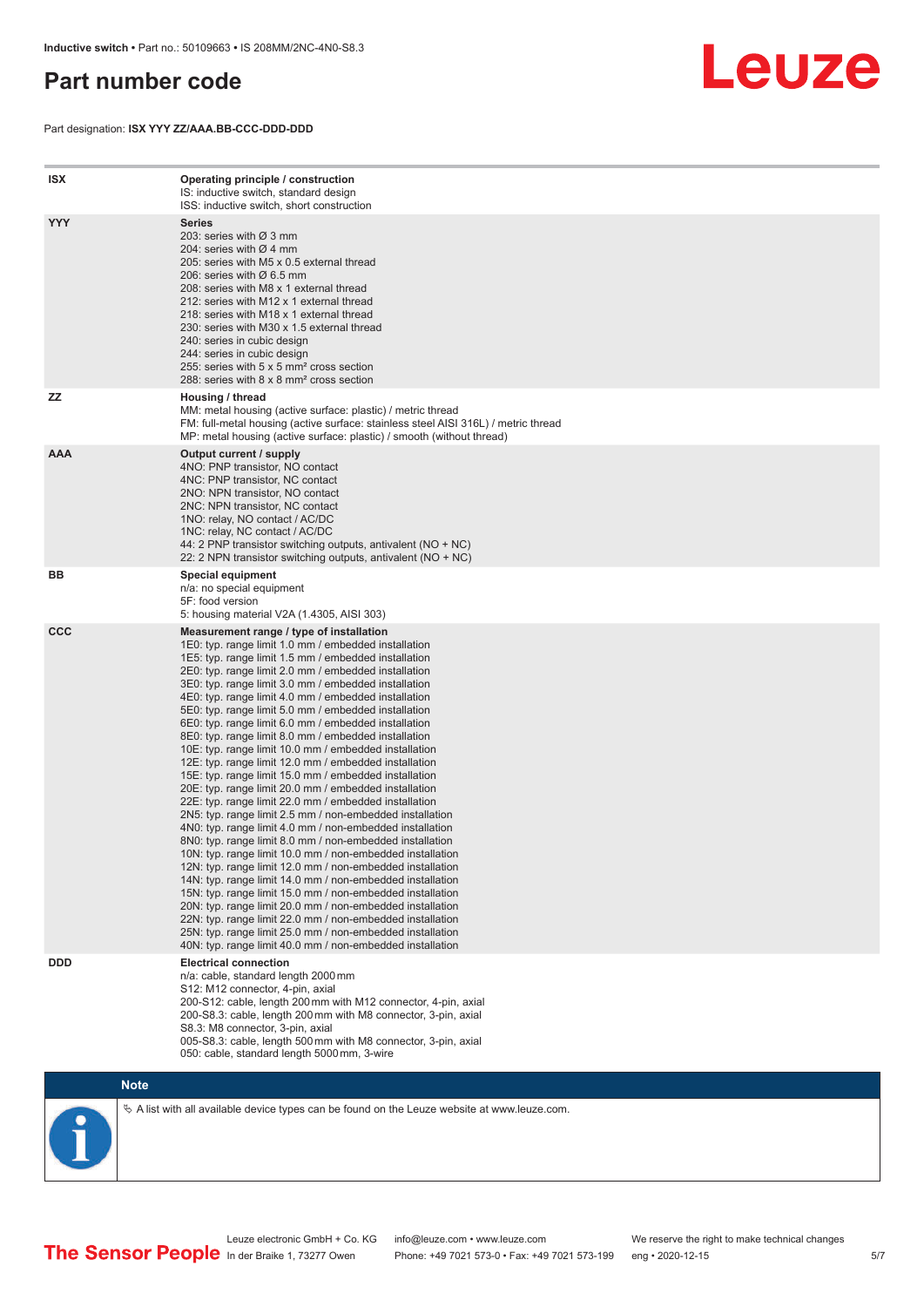### <span id="page-5-0"></span>**Notes**

 $\%$  This product is not a safety sensor and is not intended as personnel protection.

 $\&$  The product may only be put into operation by competent persons.

 $\%$  Only use the product in accordance with its intended use.



### **Accessories**

### Connection technology - Connection cables

|             |  | Part no. | <b>Designation</b> | <b>Article</b>   | <b>Description</b>                                                                                                                                |
|-------------|--|----------|--------------------|------------------|---------------------------------------------------------------------------------------------------------------------------------------------------|
| <b>TILL</b> |  | 50130842 | KD U-M8-3A-P1-020  | Connection cable | Connection 1: Connector, M8, Axial, Female, 3-pin<br>Connection 2: Open end<br>Shielded: No<br>Cable length: 2,000 mm<br>Sheathing material: PUR  |
| <b>TILL</b> |  | 50130844 | KD U-M8-3A-P1-050  | Connection cable | Connection 1: Connector, M8, Axial, Female, 3-pin<br>Connection 2: Open end<br>Shielded: No<br>Cable length: 5,000 mm<br>Sheathing material: PUR  |
| E           |  | 50130837 | KD U-M8-3A-V1-020  | Connection cable | Connection 1: Connector, M8, Axial, Female, 3-pin<br>Connection 2: Open end<br>Shielded: No<br>Cable length: 2,000 mm<br>Sheathing material: PVC  |
|             |  | 50130860 | KD U-M8-3W-V1-020  | Connection cable | Connection 1: Connector, M8, Angled, Female, 3-pin<br>Connection 2: Open end<br>Shielded: No<br>Cable length: 2,000 mm<br>Sheathing material: PVC |

Leuze